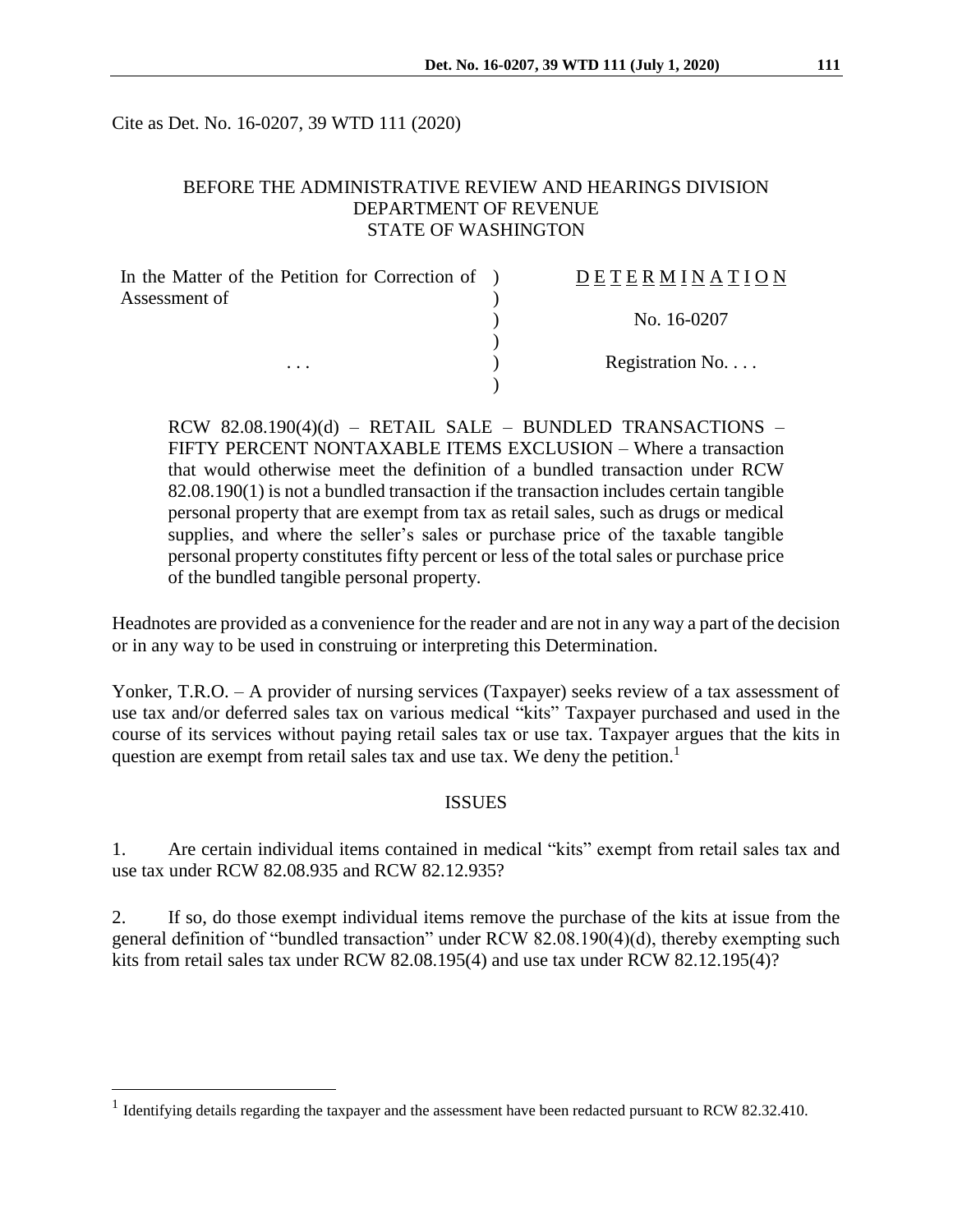# FINDINGS OF FACT

[Taxpayer] operates a business that provides "physician-prescribed nursing service for delivery of prescribed medication" via intravenous (IV) methods. During the time period at issue, as part of its service, Taxpayer used various types of medical "kits" that it purchased from out-of-state vendors. These kits contained various individual items including "needles, syringe, catheter, introducer, tubing, scalpel, antiseptic, dressing, sutures and gloves." Not all types of kits contained the same individual items. Taxpayer paid one unit price per kit, and did not pay separately for the individual items contained in the kits. Taxpayer did not pay retail sales tax or use tax on the kits it purchased and subsequently used as part of its services.

In 2014, the Department's Audit Division conducted a review of Taxpayer's books and records for the time period of January 1, 2011, through September 30, 2014 (audit period). During the course of that review, the Audit Division found that Taxpayer should have paid use tax and/or deferred sales tax on certain types of kits during the audit period. As a result of the Audit Division's review, the Department issued a tax assessment for \$ . . . , which included \$ . . . in use tax and/or deferred sales tax, a \$ . . . five-percent assessment penalty, and \$ . . . in interest. Taxpayer sought review of the entire tax assessment.

During the pendency of this review, Taxpayer provided additional documentation to the Audit Division for review. As a result of the Audit Division's subsequent review of that additional documentation, the Department issued a post assessment adjustment (PAA) reducing the amount of the original tax assessment down to \$ . . . , which included \$ . . . in use tax and/or deferred sales tax,  $a \$ ... five-percent assessment penalty, and  $\$ ... in interest.

Following the issuance of the PAA, Taxpayer continued to dispute the Audit Division's findings related to the tax liability on the purchase and use of certain kits. Facts specific to those kits are addressed separately herein:

## 1. PICC Insertion Tray Kits (Items 22A and 22B)

Items 22A and 22B are nearly identical "PICC Insertion Trays," with the only difference between the two kits being the size of gloves that are included with the kits. These kits contained a large number of individual items, including multiple syringes, multiple needles, lidocaine,  $2$  heparin,  $3$ tubing, scissors, tape, gloves, gown, tourniquet, mask, and various other items, used in Taxpayer's procedure of inserting PICC lines into Taxpayer's patients.<sup>4</sup> According to information Taxpayer received from its vendor, the total price of all individual items in the kits was \$ . . . for Item 22A and \$ . . . for Item 22B. The taxability of [two] individual items contained in the kits is in dispute here: . . . the tray, and the filter needle.

<sup>2</sup> Lidocaine is a medication used to numb the tissue in a specific area of the body.

<sup>3</sup> Heparin is a blood thinner.

<sup>4</sup> There was a slight change in the contents of Items 22A and 22B that occurred in June 2013. First, the minibore extension tubing was no longer included in the kits, and, second, beginning in that month, a "towel" was included. These changes are irrelevant to our analysis.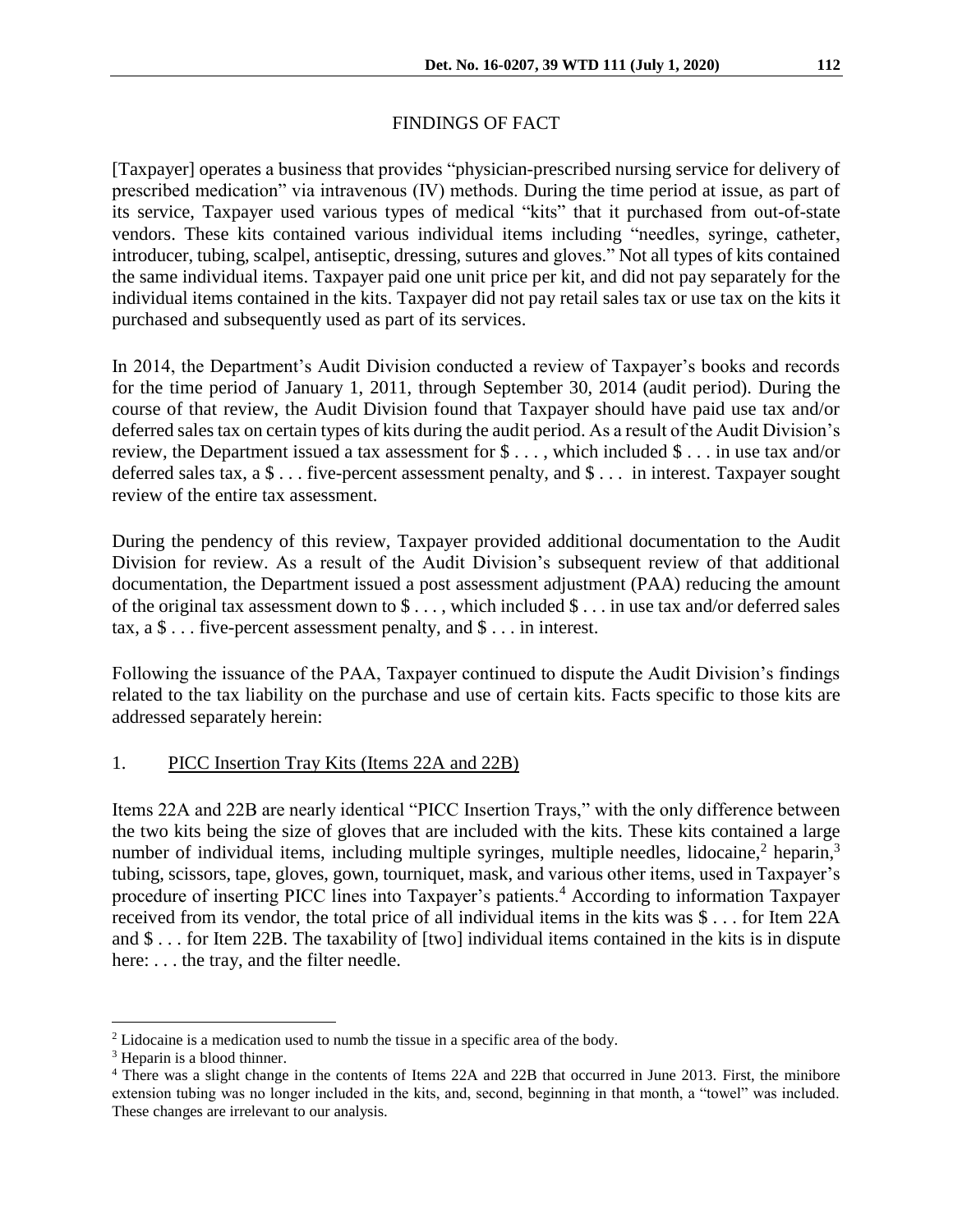. . .

 $\overline{a}$ 

The tray is a thin, plastic tray with three compartments between which the individual items of the kit are arranged before the kit is sealed. Taxpayer represented that the plastic tray is discarded at the time the kit is opened for use, and is not used as part of any procedure. According to information Taxpayer received from its vendor, the price of the tray was  $\$\dots$ .

According to Taxpayer,

[The] filter needle is attached to any syringe used to aspirate lidocaine out of a glass ampule. Because the glass ampule is broken for access during the procedure, glass fragments fall into the medication. As the lidocaine is aspirated into the syringe for delivery of the medication, the glass particles are filtered by the filter in this needle. The medication is then safe for the healthcare worker to deliver into the patient's body using the attached syringe.

After the filter needle has filtered out the glass particles, the filter needle is removed from the syringe and a different device, such as another needle, is attached to the syringe to deliver the lidocaine to the patient's body. According to information Taxpayer received from its vendor, the price of the filter needle was \$ . . . .

## 2. Introducers (Items 2A, 9A, and 26A)

Items 2A, 9A, and 26A all contain an introducer, which typically consists of a needle, guidewire, and sheath.<sup>5</sup> The general purpose of an introducer is to penetrate the vein and provide a continuous direct pathway to the vein for subsequent introduction of another device, such as a catheter, that then delivers medication to a patient's body. Taxpayer represented that on a case-by-case basis, an introducer may directly deliver medication to a patient's body, particularly in cases of obese patients because the introducer needles are typically longer than the needles included in other types of kits.

#### 3. IV Start and Dressing Change Kits (Items 15A, 24A, and 25A)

Items 15A, 24A, and 25A contain various "sterile supplies" that are used as part of an IV procedure. Item 15A contains a Chloraprep swab, gloves, tourniquet, tape, sponges, and a dressing. Item 24A is a "dressing change tray" that includes such things as dressings, drapes, gloves, masks, tape, and other items. Item 25A contains just a "drape sheet." None of these kits include a needle, catheter, or tubing.

<sup>&</sup>lt;sup>5</sup> Item 9A only contained a sheath. Item 26A also contained a mini scalpel in addition to the introducer components described above.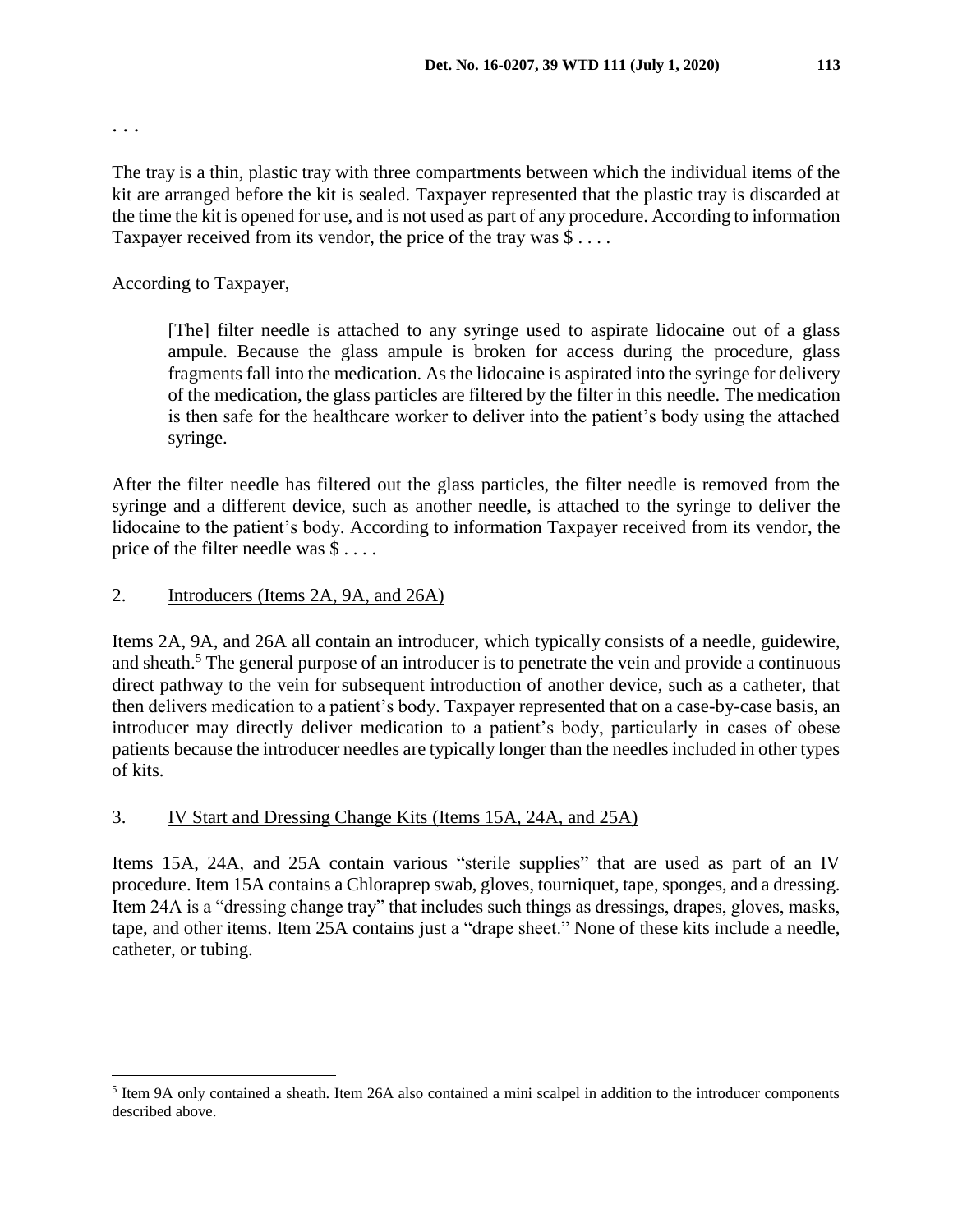Washington imposes retail sales tax on each retail sale in this state. RCW 82.08.020. A "retail sale" is defined as "every sale of tangible personal property (including articles produced, fabricated, or imprinted) to all persons irrespective of the nature of their business. . . ." RCW 82.04.050(1)(a). Washington imposes a corresponding use tax on the privilege of using an article of tangible personal property in this state upon which retail sales tax has not been paid. RCW 82.12.020. Thus, in general, either the sale of tangible personal property, or the subsequent use of that property, is subject to taxation unless some specific exemption applies. Here, Taxpayer did not pay retail sales tax or use tax on the kits at issue.

Under RCW 82.08.050(10), if a buyer fails to pay retail sales tax, "the department, may, in its discretion, proceed directly against the buyer for collection" of the retail sales tax. Therefore, absent any specific exemption, the Department had authority to collect either deferred sales tax or, alternatively, use tax from Taxpayer on the kits at issue.

Here, however, Taxpayer claims that the kits at issue were exempt from retail sales tax and use tax. Taxpayer has the burden of establishing its entitlement to any deduction or exemption from tax liability. *See Budget Rent-A-Car, Inc. v. Dep't of Revenue,* 81 Wn.2d 171, 174-75, 500 P.2d 764 (1972) ("Exemptions to the tax law must be narrowly construed. Taxation is the rule and exemption is the exception. Anyone claiming a benefit or deduction from a taxable category has the burden of showing the he qualifies for it"); *see also Lacey Nursing v. Dep't of Revenue,* 128 Wn.2d 40, 905 P.2d 338 (1995); *Port of Seattle v. State,* 101 Wn. App. 106, 1 P.3d 607 (2000); Det. No. 13-0279, 33 WTD 75 (2014).

Specifically, Taxpayer argues that certain individual items included in the kits were, for various reasons, exempt from taxation. We note that Taxpayer did not individually purchase the individual items it claims are exempt. Instead, Taxpayer purchased the kits containing the individual items for one non-itemized "bundled" price. RCW 82.08.190(1)(a) defines a "bundled transaction" as "the retail sale of two or more products . . . where: (i) [t]he products are otherwise distinct and identifiable; and (ii) [t]he products are sold for one nonitemized price." RCW 82.08.190(1)(a). There is no dispute that Taxpayer's purchases of the kits at issue during the audit period were "bundled transactions" under the general definition contained in RCW 82.08.190(1)(a).

Generally, under RCW 82.08.195(1), "a bundled transaction is subject to [retail sales tax] if the retail sale of any of its component products would be subject to [retail sales tax]." *See also* RCW 82.12.195 (stating that "a bundled transaction is subject to [use tax] if the use of any of its component products is subject to [use tax]").<sup>6</sup> However, RCW 82.08.190(4) provides the following exception to the general definition of "bundled transaction":

<sup>6</sup> For brevity, we generally refer to the relevant statutory authorities related to exemptions from retail sales tax, with the understanding that our conclusions apply equally to the equivalent statutory authorities related to exemptions from use tax.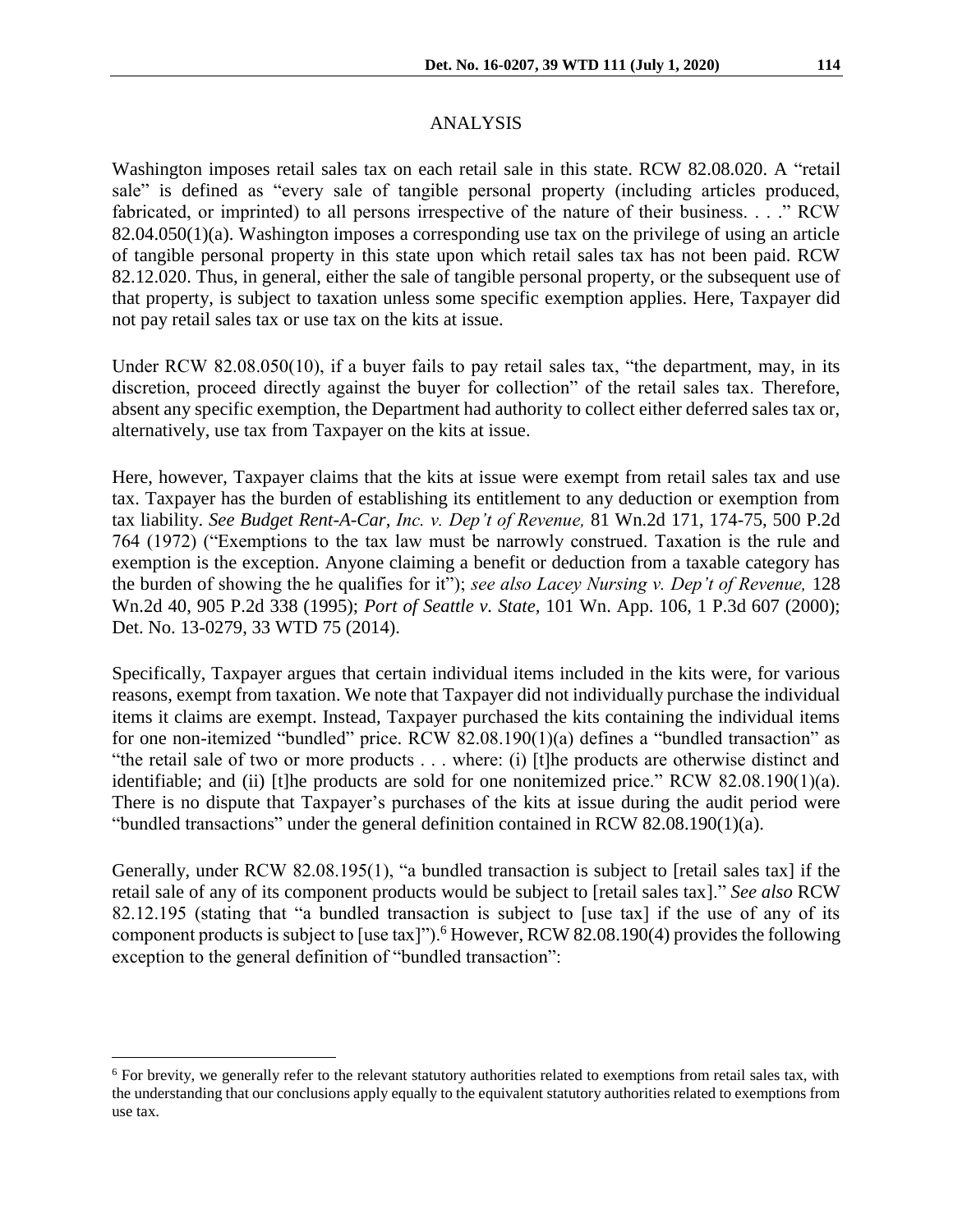A transaction that otherwise meets the definition of a bundled transaction is not a bundled transaction if it is:

. . .

(d) The retail sale of exempt tangible personal property and taxable tangible personal property where:

(i) The transaction includes food and food ingredients, drugs, durable medical equipment, mobility enhancing equipment, over-the-counter drugs, prosthetic devices, all as defined in this chapter, or medical supplies; and

(ii) Where the seller's purchase price or sales price of the taxable tangible personal property is fifty percent or less of the total purchase price or sales price of the bundled tangible personal property. Sellers may not use a combination of the purchase price and sales price of the tangible personal property when making the fifty percent determination for a transaction.

If these conditions are both met, the transaction is not subject to retail sales tax or use tax. RCW 82.08.195(4); RCW 82.12.195(4).

[In other words, if the retail sale includes any of the items listed in subsection  $(4)(d)(i)$  of the statute, the combined purchase or sale price of the taxable items included in the "bundle" must be compared with the combined purchase or sales prices of all the individual items that make up the "bundle." Then, if the combined prices of the taxable individual items amount is less than fifty percent of the total combined prices of all the individual items in the "bundle," that "bundle" is removed from the general "bundled transaction" definition under RCW 82.08.190(1)(a), and is not subject to retail sales tax under RCW 82.08.195(5) or use tax under RCW 82.12.195(4).]

Taxpayer offers two alternative arguments for its position that the kits at issue here are fully exempt from taxation. First, Taxpayer argues that the former version of WAC 458-20-18801 (Rule 18801) in effect throughout the audit period controls our legal analysis, and fully exempts the kits at issue from taxation. Alternatively, Taxpayer argues that even if that former version of Rule 18801 does not control, the current version of Rule 18801 nevertheless also fully exempts the kits from taxation because certain individual items in the kits at issue were either nontaxable over-the-counter drugs or nontaxable medical supplies, and these items made up at least fifty percent of the total combined prices of the kits at issue. We address each argument in turn.

#### 1. Former Version of Rule 18801

Rule 18801 was adopted by the Department in 1972 to administer taxation of prescription drugs, medical devices, and other related items, according to statutory exemptions in existence at that time. Rule 18801 was amended several times before the end of the last century, in 1978, 1983, 1987, and 1992.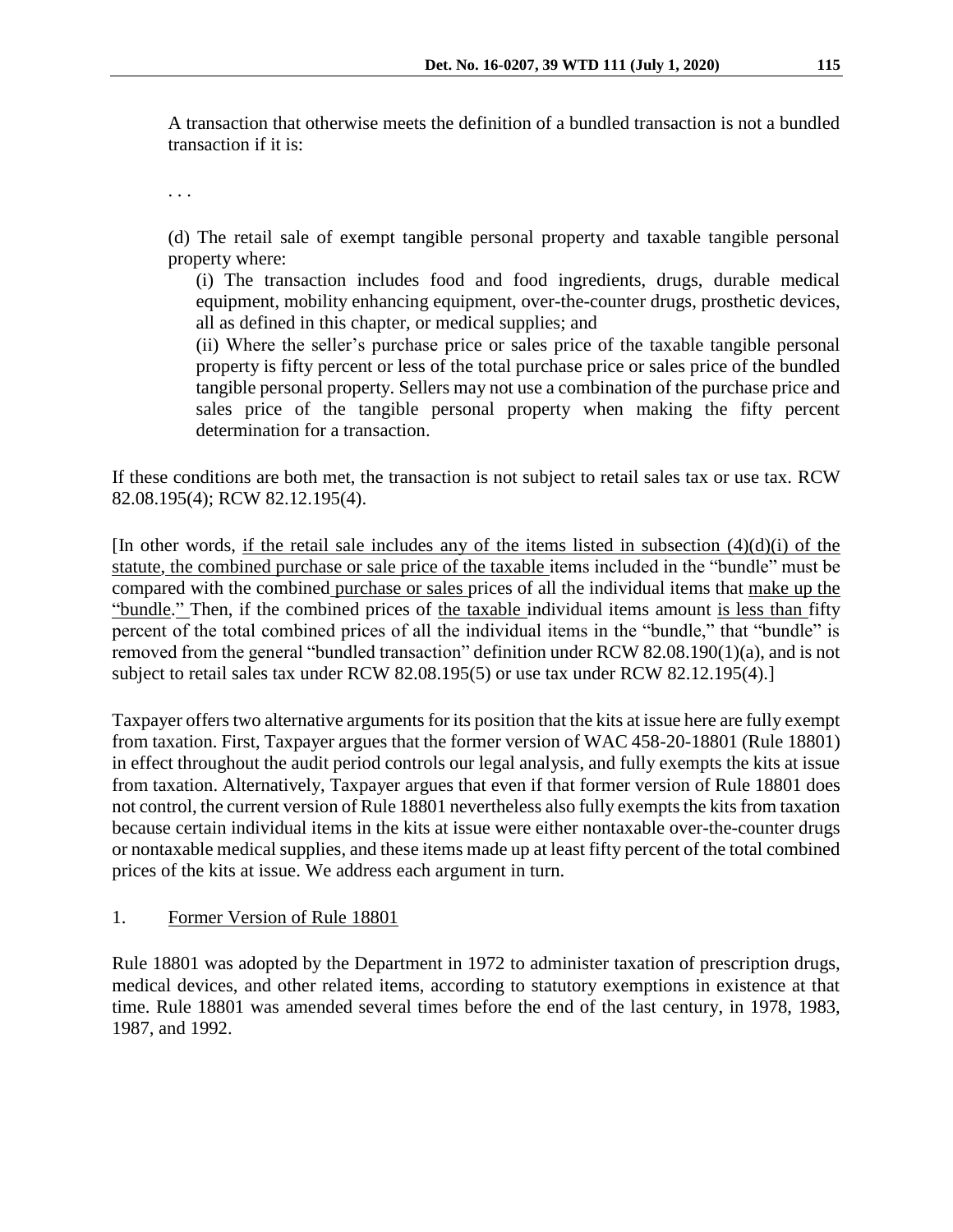In 2003, the Washington state legislature began its efforts to conform Washington laws to the Streamlined Sales and Use Tax Agreement (SSUTA). As a result, it passed the Streamlined Sales Tax Act. *See* Laws of 2003, ch. 168, § 401. Several statutory retail sales tax exemptions related to the sales of prescribed drugs, medical devices, and other related items, were either amended or adopted to conform to the exemptions and definitions contained in SSUTA. For example, RCW 82.08.0281, which provides definitions and a sales tax exemption for the sales of prescription drugs, was amended to conform to SSUTA. Likewise, new statutory tax exemptions were enacted pursuant to SSUTA, such as RCW 82.08.935, exempting single use disposable devices, such as syringes, tubing, or catheters, used, or to be used, to deliver prescription drugs, and RCW 82.08.940, exempting certain over-the-counter drugs prescribed for human use.<sup>7</sup> These various statutory changes became effective July 1, 2004. Laws of 2003, ch. 168, § 903. The legislature later enacted RCW 82.08.190 and RCW 82.08.195, addressing "bundled transactions," to further conform to SSUTA effective July 1, 2008. Laws of 2007, ch. 6, § 1704.

On September 3, 2003, in response to the pending statutory changes as a result of the legislature passing the Streamlined Sales Tax Act, the Department filed a Preproposal Statement of Inquiry with the Washington State Code Reviser's Office providing notice that the Department intended to amend Rule 18801. Wash. St. Reg. No. 03-18-120. Rule 18801 was then amended to conform to the SSUTA statutes as of September 25, 2014.

Consequently, the definitions and exemptions provided in the prior version of Rule 18801 that was in effect between 1992 and 2014 were out of date in many instances and even in conflict with the governing statutes during the audit period. Indeed, even before Rule 18801 was amended in 2014, we held that that former version of Rule 18801 "cannot be an independent basis for exempting the sales at issue when there is no statutory basis to do so." Det. No. 13-0388, 33 WTD 419 (2014); *see also* Det. No. 12-0320, 32 WTD 168 (2013). As such, Taxpayer may not rely on that former version of Rule 18801 in support of its argument.<sup>8</sup>

#### 2. Statutory Exemptions and Current Version of Rule 18801

 $\overline{a}$ 

Taxpayer next argues that certain individual items included in the kits at issue were exempt from taxation under RCW 82.08.195 and RCW 82.12.195 because the prices of those individual items represent at least fifty percent of the total price of those kits. Taxpayer's argument follows that under RCW 82.08.190(4), the kits at issue are not "bundled transactions," and, in turn, fully exempt from retail sales tax and use tax under RCW 82.08.195(4) and RCW 82.12.195(4), respectively. We address each category of kits in turn.<sup>9</sup> For each category of kits, we address both (1) the exempt

<sup>7</sup> There are corresponding use tax exemptions in Chapter 82.12 RCW. Again, for brevity, we will limit our discussion to the sales tax exemptions with the understanding that an item that is either exempt or non-exempt for sales tax purposes is similarly exempt or non-exempt for use tax purposes.

<sup>8</sup> Similarly, published determinations, such as Determination No. 91-261, 11 WTD 439 (1992), Determination No. 91-261S, 12 WTD 23 (1993), and Determination No. 95-122, 15 WTD 86 (1995), to which Taxpayer has cited, but that predate the enactment of the SSUTA statutes, are likewise not applicable because they, too, conflict with the statutory provisions of SSUTA.

<sup>9</sup> There is no dispute that some of the items included in the kits qualify as "drugs." Thus, the requirement set out in RCW 82.08.190(4)(d)(i) is met. However, Audit found that the combined price of the taxable items included in each kit exceeded the fifty percent threshold set out in RCW 82.08.190(4)(d)(ii). Taxpayer is challenging that Audit finding.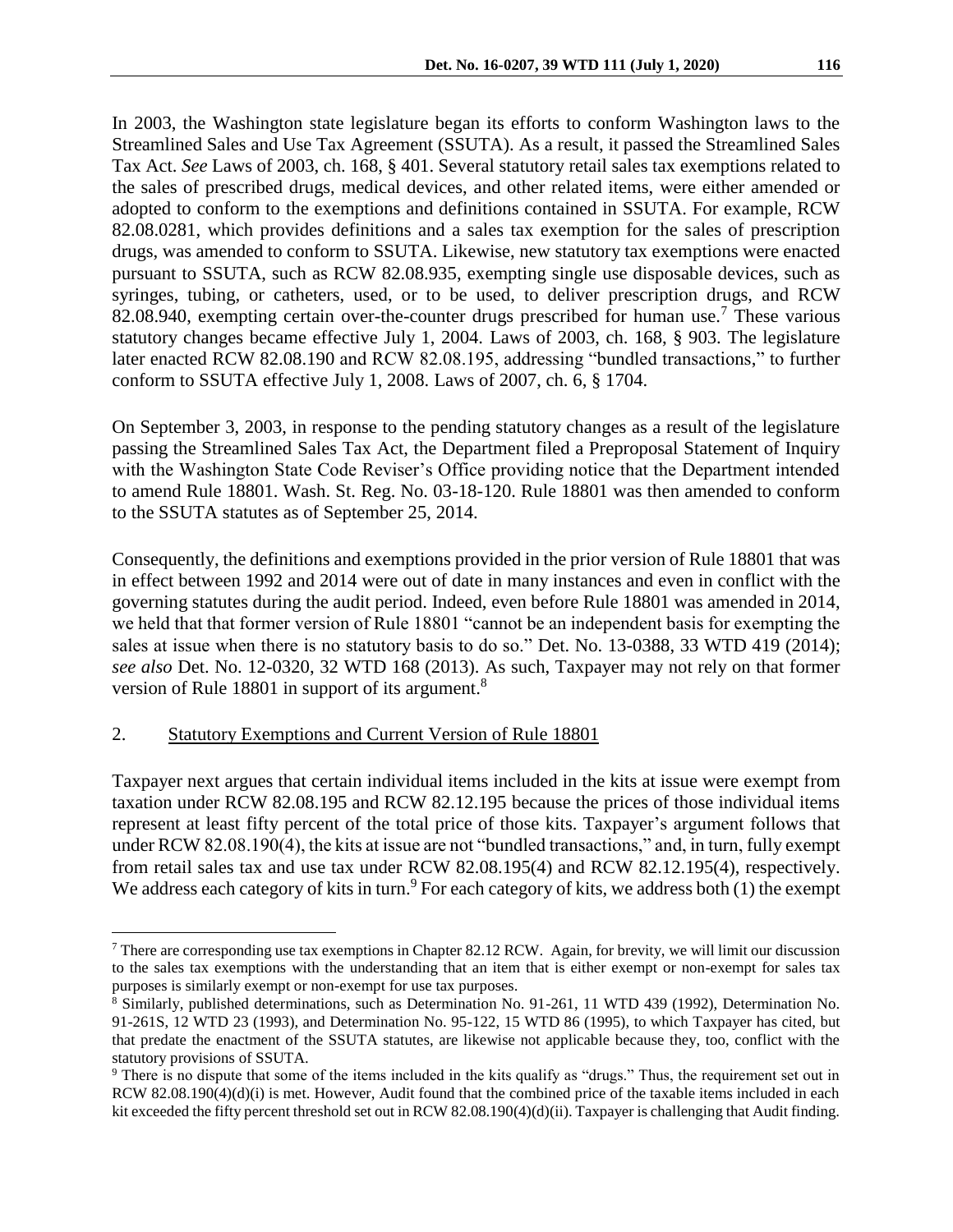status of individual items in dispute within each type of kit and (2) whether the purchases of those categories of kits were ultimately exempt from taxation.

# A. PICC Insertion Tray Kits (Items 22A and 22B)

There are [two] individual items that were included in the kits identified as Items 22A and 22B that are in dispute.<sup>10</sup> These items were "insertion trays" that contained a number of individual items. The only difference between the two types of insertion trays was the size of the gloves that were included in the kit. We first address the exempt status of each of those individual items:

. . .

i. Tray

Taxpayer argues that the tray that is included in the kits is neither a taxable item nor a nontaxable item to be considered in the "bundled transaction" analysis. Instead, Taxpayer argues the tray is part of the packaging. RCW 82.08.190, which provides definitions relevant to the "bundled transaction" analysis, indicates that the "distinct and identifiable products" to be considered in the analysis do not include

Packaging such as containers, boxes, sacks, bags, bottles, or other materials such as wrapping, labels, tags, and instruction guides, that accompany the retail sale of the products and are incidental or immaterial to the retail sale thereof. Examples of packaging that are incidental or immaterial include grocery sacks, shoeboxes, dry cleaning garment bags, and express delivery envelopes and boxes.

RCW 82.08.190(2)(a).

Here, the tray is made of a thin plastic that contains three compartments. At the time of sale, the various individual items in the kits are organized into the three containers, and the entire container is then sealed before sale. According to Taxpayer, the tray is not used as part of any procedure, and is simply discarded at the time of use. We conclude that the tray is an incidental item that has no substantive purpose in the kit except to hold the individual items securely until the time of use. As such, we conclude the tray is "packaging" that should not be considered a "distinct and identifiable product" within the kit, and we, therefore, disregard the tray and its associated price in our calculation of the total combined price of the individual items contained in the kits.

ii Filter Needle

Taxpayer next argues that the filter needle contained in each kit is exempt under RCW 82.08.935, which exempts "disposable devices used or to be used to deliver drugs for human use, pursuant to a prescription." RCW 82.08.935 defines "disposable devices used to deliver drugs" as "single use

 $\overline{a}$ <sup>10</sup> For all other individual items included in Items 22A and 22B, the Audit Division and Taxpayer agree on the taxability of those individual items.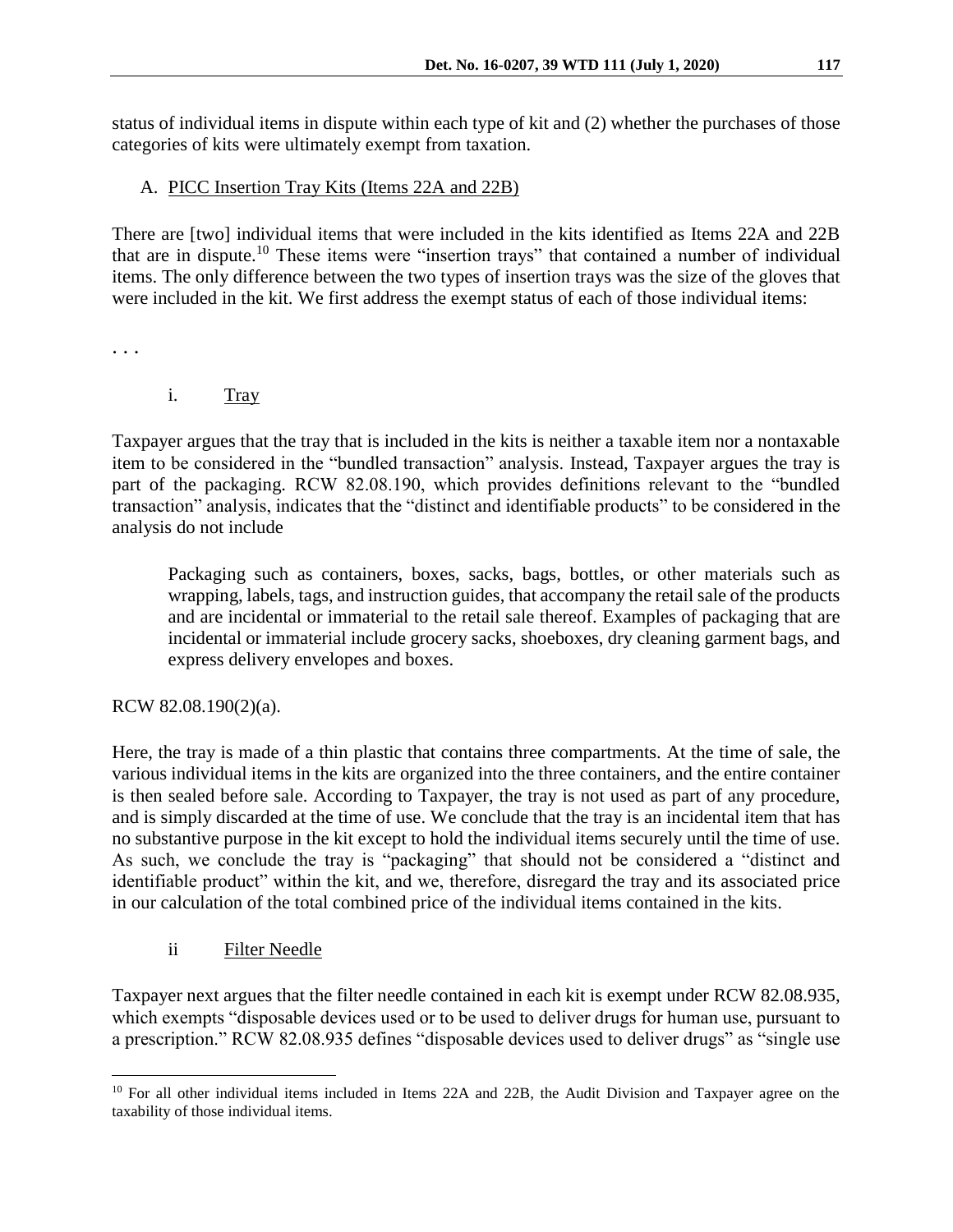items such as syringes, tubing, or catheters." RCW 82.12.935 provides a virtually identical exemption from use tax on such disposable devices.

The term "deliver" is not defined in RCW 82.08.935. When statutory terms are not defined, the Department applies their "ordinary dictionary meaning." Det. No. 04-0147, 23 WTD 369 (2004) (citing *Western Telepage, Inc. v. City of Tacoma*, 140 Wn.2d 599, 609, 998 P.2d 884 (2000)). Washington courts have specifically used Webster's Third New International Dictionary in the absence of other authority. *State v. Glas*, 106 Wn. App. 895, 905, 27 P.3d 216 (2001), *rev'd on other grounds*, 147 Wn.2d 410 (2002) (citing *In re Personal Restraint of Well,* 133 Wn.2d 433, 438, 946 P.2d 750 (1997).

According to Webster's Third New International Dictionary, the definition of "deliver" includes, "to send (something aimed or guided) to an intended target or destination". WEBSTER'S THIRD NEW INTERNATIONAL DICTIONARY 597 (1993). *See* Det. No. 14-0356, 34 WTD 308 (2015) (relying on this dictionary definition of "deliver"). Thus the essential characteristic of exempt devices such as syringes and catheters is that they "send" prescription drugs into the human body. *Id.*

Here, the filter needle is attached to a syringe to "aspirate lidocaine out of a glass ampule" and filter out any glass particles prior to delivering the medication to the patient's body. Once the medication is safely filtered and in the syringe, the filter needle is removed and discarded. After that, a different device is attached to the syringe. And only then is the medication delivered to the patient's body through that other device. Thus, we conclude that the filter needle cannot be said to "deliver" drugs for human use because it merely filters drugs before they are ever delivered to the patient's body through a different device, and, therefore, cannot qualify for exemption under RCW 82.08.935. *See* Det. No. 10-0386, 32 WTD 81 (2013) (holding that certain medical devices that "sealed" blood vessels were not exempt under RCW 82.08.935 because they did not "inject" fluids into the patient's body).

## iii. Calculation of Taxability of Items 22A and 22B

 $\overline{a}$ 

We [previously] concluded that the filter needle, which was assigned a price of  $\$\dots$  by Taxpayer's vendor, is taxable. [Furthermore],  $\dots$  the tray, which was originally assigned a price of \$  $\dots$ , is "packaging," and, therefore, not included in the calculation for determining the taxability of the kits.

Based on these amounts, and the prices of the individual items that are not disputed by the parties, we conclude that for Item 22A kits, the total price of all individual items is  $\frac{1}{2}$ ... Of that total,  $\frac{1}{2}$  $\ldots$ , or 47.9 percent, is exempt.<sup>11</sup> Similarly, we conclude that for Item 22B kits, the total price of all items is  $\overline{\$}$ .... And of that total,  $\overline{\$}$ ..., or 48.6 percent, is exempt.

<sup>&</sup>lt;sup>11</sup> This amount includes the minibore tubing, an exempt item, with a price of \$ $\dots$ , even though this item was only included in the kits until June 2013. The result of removing this exempt amount from our calculation would reduce the total percentage of the exempt portion of the kits; therefore, we need not separately calculate the percentage for the portion of the audit period after June 2013. Similarly, we need not add the price of the towel, a taxable item that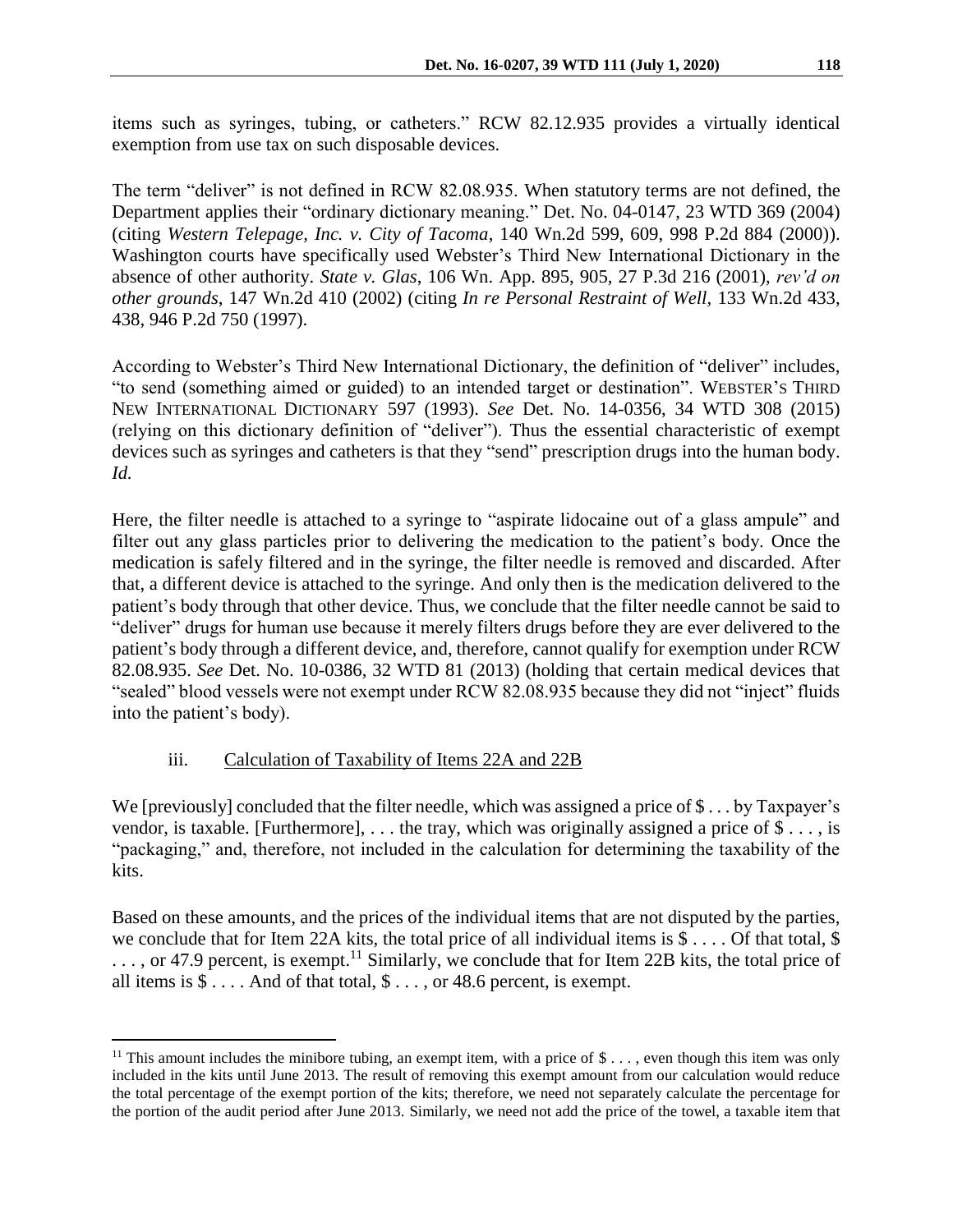Based on the prices that Taxpayer's vendor provided to Taxpayer, the total price of all taxable items in the kits was more than fifty percent of the total price of the kits. Thus, the conditions of RCW 82.08.190(4)(d) are not met, and Taxpayer's purchases of the 22A and 22B kits are "bundled transactions" pursuant to RCW 82.08.190(1)(a) and the full purchase prices of the 22A and 22B kits are subject to deferred sales tax under RCW 82.08.195(1) and RCW 82.08.050(10). Alternatively, Taxpayer's use of the 22A and 22B kits is subject to use tax under RCW 82.12.195(1).

## B. Introducers (Items 2A, 9A, and 26A)

Taxpayer next claims that kits that included introducers are exempt from taxation. As we previously noted, exempt devices under RCW 82.08.935 must be used for a specific purpose, namely "to deliver drugs for human use." Based on the dictionary definition of "deliver" discussed earlier, in order to qualify for the exemption, the introducer must actually send drugs into the patient's body. As Taxpayer conceded at hearing, the "primary purpose" of the introducer is "to get access to the vein," and once such access is obtained, a separate device is used to then deliver the drugs to the patient's body through the pathway established by the introducer. As such, the introducer cannot qualify as an exempt device under RCW 82.08.935 because it does not actually "deliver" any drugs to the patient's body. *See* 32 WTD 81.

Taxpayer argues that the introducer is an "integral part" of the overall process of delivering drugs intravenously to patients. We do not disagree with Taxpayer's on this point; however, we are not authorized to ignore the express limitation the Legislature saw fit to impose on the exemption of devices used "to deliver" drugs to a patient's body, as opposed to a broader exemption for devices that are merely an "integral part" of delivering drugs.

Because the introducers are either the only individual item, or constitute more than fifty percent of the total combined price of the individual items in these kits, we conclude that since the introducer is not exempt, more than fifty percent of the total combined price of the individual items is taxable. As such, we conclude that Items 2A, 9A, and 26A remain under the general definition of "bundled transactions," and, therefore, remain subject to retail sales tax or use tax.

## C. IV Start and Dressing Change Kits (15A, 24A, and 25A)

 $\overline{a}$ 

Finally, Taxpayer claims that other kits that did not include any needles, catheters, or tubing were, nonetheless, exempt from taxation under RCW 82.08.935 because they were always used in conjunction with other kits that did include needles. In *Silverstreak, Inc. v. Washington State Dep't of Labor and Industries*, 159 Wn.2d 868, 882, 154 P.3d 891 (2007), the Washington Supreme Court articulated the rule of ejusdem generis canon of statutory construction as follows:

The rule of ejusdem generis requires that general terms appearing in a statute in connection with specific terms are to be given meaning and effect only to the extent that the general terms suggest similar items to those designated by the specific terms. *[Davis v. Dep't of](http://web2.westlaw.com/find/default.wl?tf=-1&rs=WLW10.03&serialnum=1999129674&fn=_top&sv=Split&tc=-1&pbc=87EB8E9F&ordoc=2011810996&findtype=Y&db=661&vr=2.0&rp=%2ffind%2fdefault.wl&mt=108)* 

was included in the kit beginning in June 2013, because the addition of that item would also further reduce the total percentage of the exempt portion of the kits.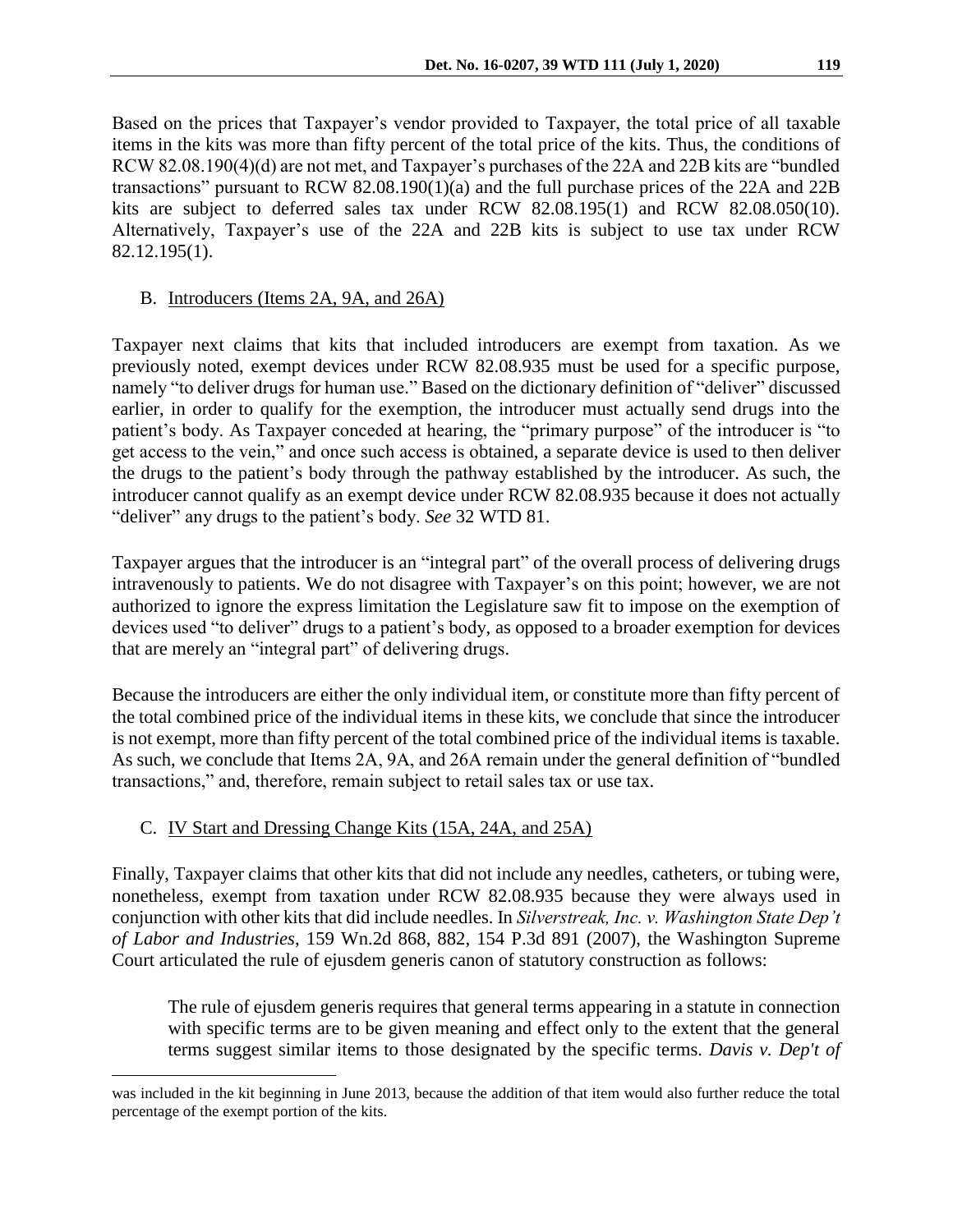*Licensing,* [137 Wash.2d 957, 970, 977 P.2d 554 \(1999\);](http://web2.westlaw.com/find/default.wl?tf=-1&rs=WLW10.03&serialnum=1999129674&fn=_top&sv=Split&tc=-1&pbc=87EB8E9F&ordoc=2011810996&findtype=Y&db=661&vr=2.0&rp=%2ffind%2fdefault.wl&mt=108) *[Dean v. McFarland,](http://web2.westlaw.com/find/default.wl?tf=-1&rs=WLW10.03&serialnum=1972125550&fn=_top&sv=Split&tc=-1&pbc=87EB8E9F&ordoc=2011810996&findtype=Y&db=661&vr=2.0&rp=%2ffind%2fdefault.wl&mt=108)* 81 Wash.2d [215, 221, 500 P.2d 1244 \(1972\).](http://web2.westlaw.com/find/default.wl?tf=-1&rs=WLW10.03&serialnum=1972125550&fn=_top&sv=Split&tc=-1&pbc=87EB8E9F&ordoc=2011810996&findtype=Y&db=661&vr=2.0&rp=%2ffind%2fdefault.wl&mt=108) "'[S]pecific terms modify or restrict the application of general terms, where both are used in sequence.'" *Davis*, [137 Wash.2d at 970, 977 P.2d](http://web2.westlaw.com/find/default.wl?tf=-1&rs=WLW10.03&serialnum=1999129674&fn=_top&sv=Split&tc=-1&pbc=87EB8E9F&ordoc=2011810996&findtype=Y&db=661&vr=2.0&rp=%2ffind%2fdefault.wl&mt=108)  [554](http://web2.westlaw.com/find/default.wl?tf=-1&rs=WLW10.03&serialnum=1999129674&fn=_top&sv=Split&tc=-1&pbc=87EB8E9F&ordoc=2011810996&findtype=Y&db=661&vr=2.0&rp=%2ffind%2fdefault.wl&mt=108) (quoting *McFarland*, [81 Wash.2d at 221, 500 P.2d 1244\);](http://web2.westlaw.com/find/default.wl?tf=-1&rs=WLW10.03&serialnum=1972125550&fn=_top&sv=Split&tc=-1&pbc=87EB8E9F&ordoc=2011810996&findtype=Y&db=661&vr=2.0&rp=%2ffind%2fdefault.wl&mt=108) *see also [In re Estate of](http://web2.westlaw.com/find/default.wl?tf=-1&rs=WLW10.03&serialnum=2004647604&fn=_top&sv=Split&tc=-1&pbc=87EB8E9F&ordoc=2011810996&findtype=Y&db=4645&vr=2.0&rp=%2ffind%2fdefault.wl&mt=108)  Jones,* [152 Wash.2d 1, 11, 93 P.3d 147 \(2004\).](http://web2.westlaw.com/find/default.wl?tf=-1&rs=WLW10.03&serialnum=2004647604&fn=_top&sv=Split&tc=-1&pbc=87EB8E9F&ordoc=2011810996&findtype=Y&db=4645&vr=2.0&rp=%2ffind%2fdefault.wl&mt=108)

Therefore, devices exempt under RCW 82.08.935 must be similar to, or of the same general class, as syringes, tubing, and catheters, which are the terms explicitly included in that statute. *See* 32 WTD 81 (2013). RCW 82.08.935 does not define syringes, tubing, or catheters.

As we stated earlier, the meaning of undefined statutory terms can be discerned from their dictionary terms. "Syringe" is defined as "a device used to inject fluids into or withdraw them from the body or its cavities." WEBSTER'S THIRD NEW INTERNATIONAL DICTIONARY, 2322 (1993). The same dictionary defines "catheter" as "any of various tubular medical devices designed for insertion into canals, vessels, passageways, or body cavities so as to permit injection or withdrawal of fluids or substances or to maintain openness of a passageway. *Id.* at 353. <sup>12</sup> Thus, the essential characteristic of syringes and catheters for purposes of exemption is that they facilitate the injection of fluids into the human body via insertion into the human body. Items 15A, 24A, and 25A do not contain any individual items that are similar to syringes, catheters, or tubing. Thus, no individual items contained in these kits qualify for exemption under RCW 82.08.935.

Taxpayer argues that because these kits are always used in conjunction with needles or catheters purchased separately, we should consider the kits and the separately-purchased needles and catheters to constitute one "bundle." This argument contradicts the clear language of RCW 82.08.190(1)(a)(ii), which requires that the "products are sold for *one* nonitemized price" in order to constitute one "bundled transaction." (Emphasis added). Because these kits were purchased separately from the needles or catheters that were used in the procedures, we cannot consider them together in our analysis.

Taxpayer also argues that RCW 82.08.190(4), which removes from the definition of "bundled transaction," certain transactions where a service is provided in addition to tangible personal property as part of the same transaction, applies here. We disagree. The "transactions" at issue here are the transactions between Taxpayer and its vendors, not Taxpayer and its patients. When Taxpayer purchased the kits at issue from its vendors, it only received tangible personal property – the kits – and no services from the vendors. The manner in which Taxpayer later incorporates the kits with other services is irrelevant to whether the original purchase constituted a "bundled transaction."

Because Taxpayer has offered no other basis for exemption of any of the individual items contained in these kits, we conclude that more than fifty percent of the combined prices of the individual items is taxable.<sup>13</sup> As such, we conclude that 15A, 24A, and 25A remain under the

 $12$  The definition of "tubing," at page 2460 of the same dictionary, adds little to the discussion and analysis here, and is therefore not discussed. Tubing is part of the definition of catheter above.

<sup>&</sup>lt;sup>13</sup> Item 15A includes a "chloroprep swab" which arguably is exempt from taxation under RCW 82.08.940, discussed earlier. We need not analyze whether the "chloroprep swab" qualifies for exemption under that statute because even